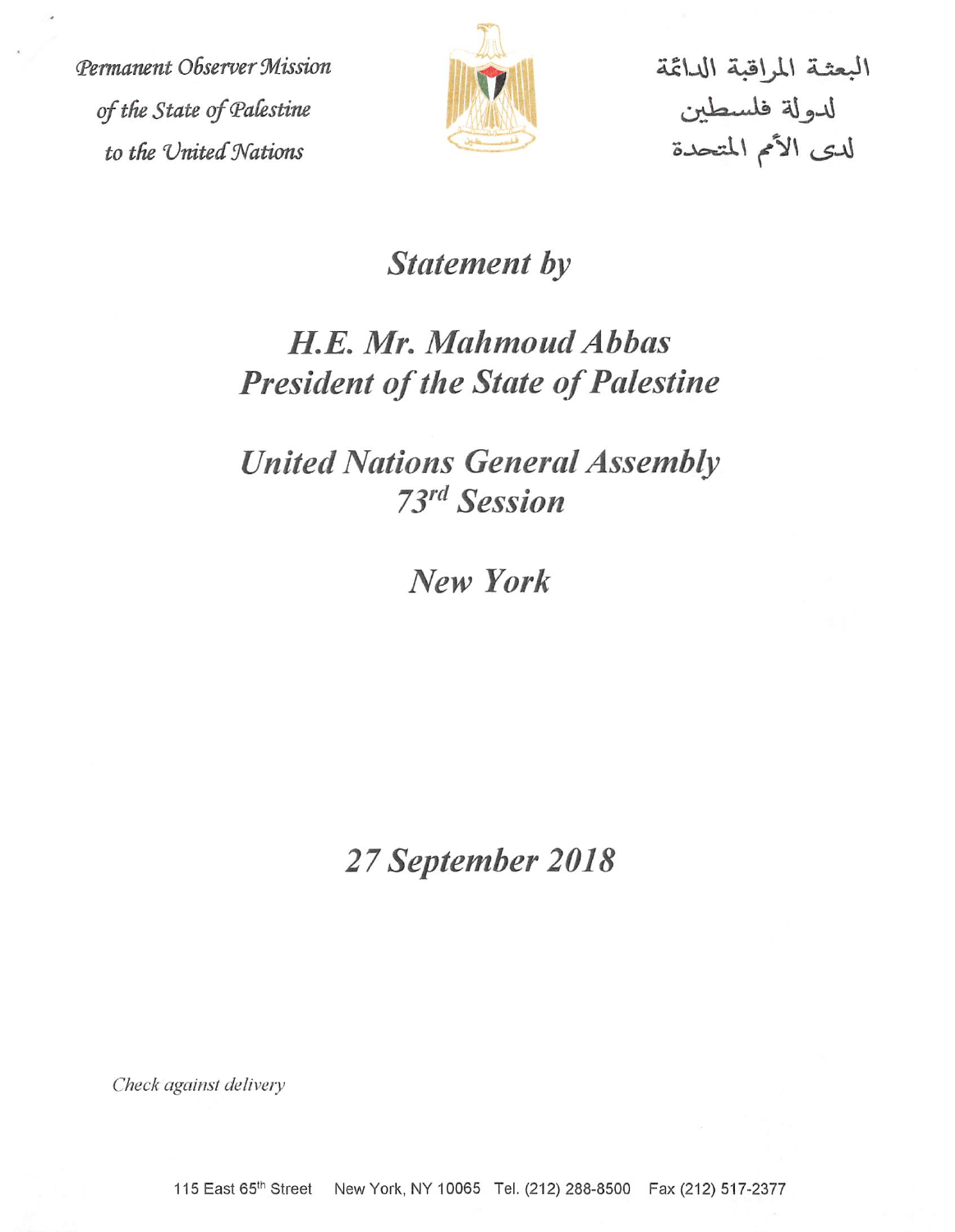#### Jerusalem is not for sale and the Palestinian people's rights are not up for bargaining

#### In the name of God, the most merciful and beneficent

Excellency, Ms. Maria Fernanda Espinosa, President of the United Nations General Assembly, Excellency, Mr. Antonio Guterres, Secretary-General of the United Nations, Distinguished Ladies and Gentlemen,

In these days last year, I came before you appealing for freedom, independence and justice for my oppressed people, who are suffering under Israeli occupation formore than fifly-one years.

I return to you today as this colonial occupation continues to suffocate us and to undermine our serious efforts to build the institutions of our cherished State, which this august General Assembly recognized in the year 2012.

This year the Palestinian National Council, the parliament of the State of Palestine, convened and renewed the legitimacy of our national institutions through the election of a newleadership forthe Palestine Liberation Organization (PLO), the sole legitimate representative of the Palestinian people. This Parliament undertook important decisions, which oblige me to review the agreements, political, economic and security alike, that have been reached with the Israeli Government, and to also review the future of the Palestinian National Authority, which has been rendered without authority.

The Parliament also instructed me to suspend the Palestinian recognition of Israel until Israel recognizes the State of Palestine on the 4 June 1967 borders, and also instructed meto approach the international courts, including the International Criminal Court (ICC), to investigate Israel's breaches of treaties and the Israeli occupying forces' aggressions and settler terror against our people, our land and our holy sites.

Madame President, Ladies and Gentlemen,

Last July, Israel adopted a racist law that crossed all the red lines and called it the "Nation-State" Law of the Jewish People". This law denies the connection of the Palestinian people to their historic homeland and dismisses their right to self-determination and their history and heritage, as well as the United Nations resolutions relevant to the Palestine question and the agreements concluded with Israel. This law will inevitably lead to the creation of one racist State, an apartheid state, and nullifies the two-State solution.

This law discriminates against the Palestinian-Arab citizens in Israel, granting the right to selfdetermination exclusively to Jews in Israel and legislating discrimination against those Arab citizens, who constitute 20% of the population of Israel, in addition to other non-Jews who have immigrated to Israel. This law strips them of their rights as citizens.

This law constitutes a gross breach and real danger, both politically and legally, and reminds us of the apartheid state that existed in South Africa. We therefore reject and condemn it in the strongest terms. We further call on the international community and this august Assembly to act to reject it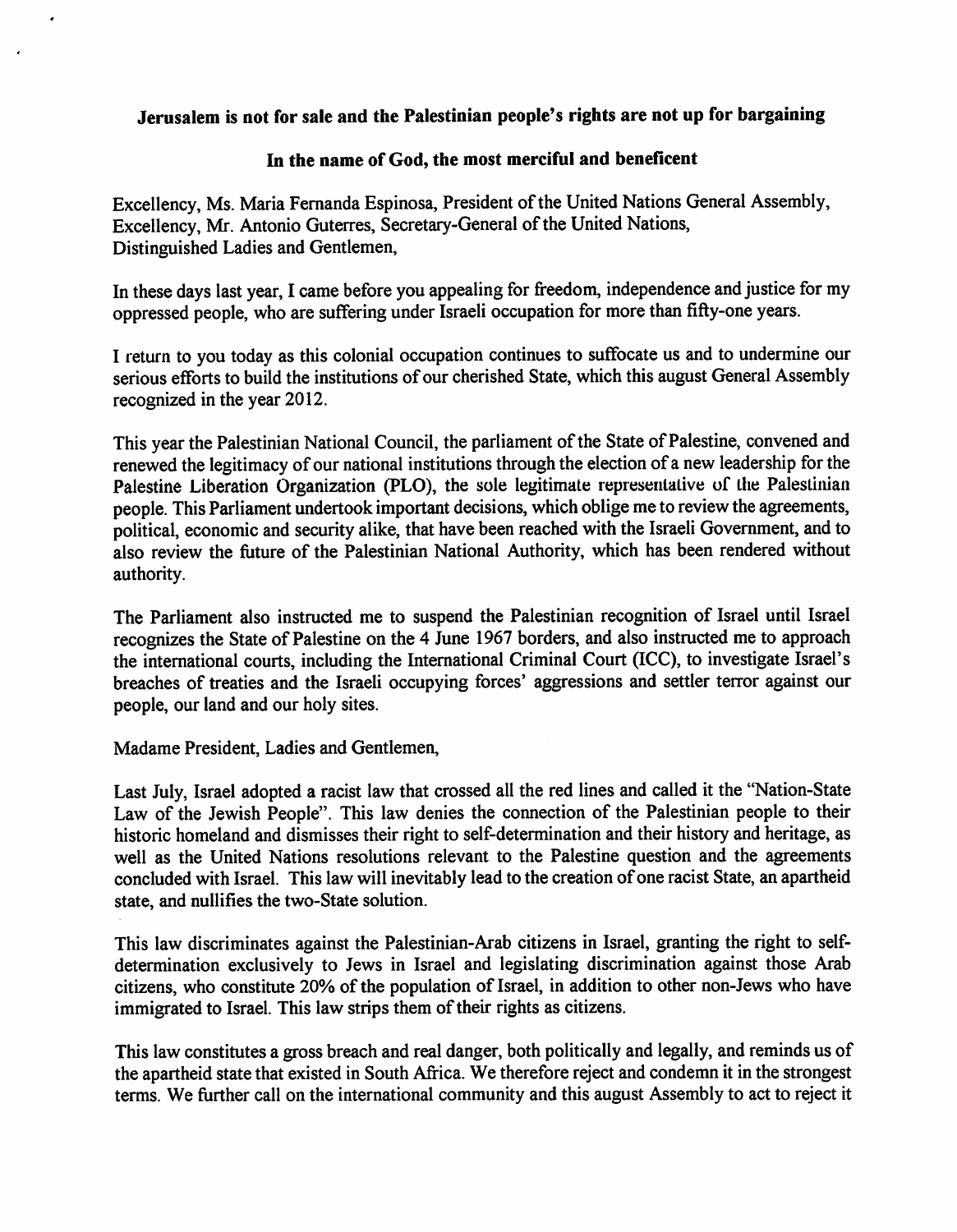and condemn it as a racist, illegal law and deem it null and void, just as the United Nations condemned apartheid South Africa in several resolutions in the past, bearing in mind also that thousands of Jews and Israeli citizens have rejected and protested this law and 56 Knesset Members out of 120 voted against it.

Madame President, Ladies and Gentlemen,

This racist law talks about what is called the "land of Israel". Can you ask the Israeli government what exactly constitutes the "land of Israel", what the "borders" of the State of Israel are? I challenge anyone to tell us what they are.

This racist law constitutes another stigma on Israel and anyone who consents to it. This law is just like other Israeli laws that legislated the theft and confiscation of the land, properties and funds of the Palestinian people.

Madame President, Ladies and Gentlemen,

We have always fully and positively engaged with the various initiatives of the international community that have aimed at achieving a peaceful solution between us and the Israelis, including the Arab Peace Initiative, which was recognized by the Security Council in its resolution 1515 (2003). We continued on this path with the administration of President Trump from the start of his tenure, with the same positive engagement, and I have met with him numerous times.

We awaited his peace initiative with utmost patience, but were shocked by decisions and actions he undertook that completely contradict the role and commitment of the United States towards the peace process. In November 2017, his administration issued a decision to close the PLO office in Washington, DC. He then announced his recognition of Jerusalem as the capital of Israel and transferredhis country's embassy from Tel Aviv to Jerusalem, and boasts that he has removed the issues of Jerusalem, refugees, settlements and security off the negotiation table. All such decisions threaten the Palestinian national cause and constitute an assault on international law and relevant United Nations resolutions. The US administration went even further in its assault by cutting assistance to the Palestinian National Authority, UNRWA and Palestinian hospitals in Occupied East Jerusalem.

With all of these decisions, this administration has reneged on all previous US commitments, and has undermined the two-State solution, and has revealed its false claims of concern about the humanitarian conditions of the Palestinian people. It is ironic that the American administration still talks about what they call the "deal of the century". But what is left for this administration to give to the Palestinian people? Humanitarian solutions?

And, the US Congress continues to insist on considering the Palestine Liberation Organization which is recognized as the sole, legitimate representative of the Palestinian people by the overwhelming majority of countries of the world, including Israel - as a terrorist organization, at a time when the State of Palestine cooperates with the majority of countries of the world, including the United States, to combat terrorism.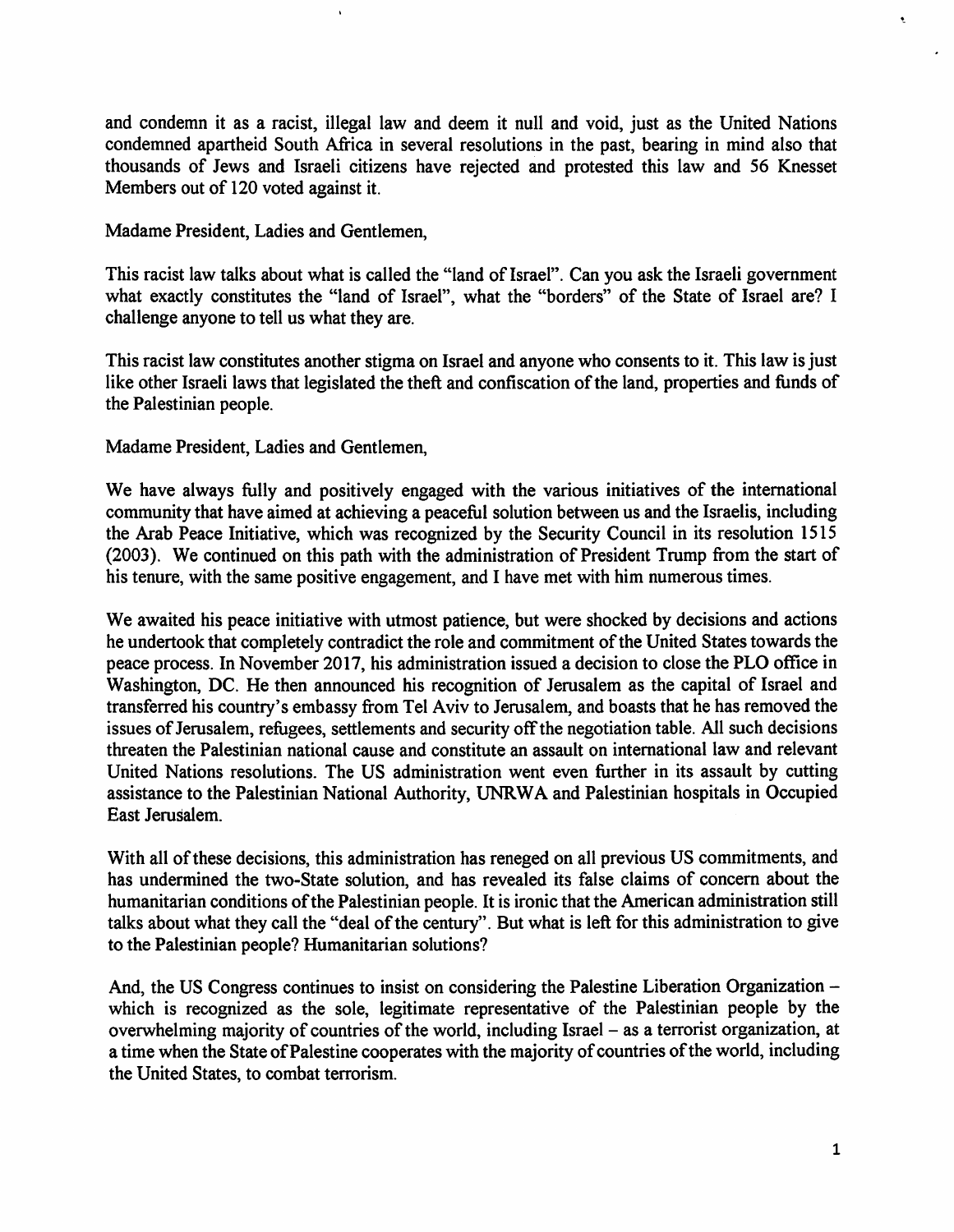For years, we have affirmed our readiness to the US administration to establish a Palestinian-American committee to examine the political and legal status of the PLO as a means of proving to them that the FLO is committed to achieving peace and combating terrorism, as well as to also demonstrate that Congress' legislation regarding the FLO is arbitrary, unlawful and unjustified and deliberately ignores the official agreement with the US Government to combat terrorism, an agreement we have also concluded with 83 other countries.

Despite all of this, and from this august platform, I renew my call to President Trump to rescind his decisions and decrees regarding Jerusalem, refugees and settlements, which contravene international law and UN resolutions, as well as the understandings among us, in order to salvage the prospects for peace and to achieve stability and security for the future generations in our region.

Madame President, Ladies and Gentlemen,

Consistent with our commitment to peace and the two-state solution and the path of negotiations to achieve them, a path we have never refused, and with a view to rescuing the peace process, I came before the Security Council on the 20<sup>th</sup> of February this year and presented an initiative calling for the convening of an international peace conference based on the relevant UN resolutions and the internationally-endorsed terms of reference and parameters. Such a conference should involve broad international participation that includes regional and international stakeholders, led by the Permanent Members of the Security Council and the Quartet. We shall circulate this initiative in its entirety to you and hope you will support it.

Here, I must reiterate that we are not against negotiations and have never rejected negotiations, and that we continue to extend our hands for peace.

Madame President, Ladies and Gentlemen,

Peace in our region cannot be realized without an independent Palestinian State, with East Jerusalem as its capital, and not some place in East Jerusalem as its capital, and with all of its holy sites. There is no peace otherwise. There is no peace with a state of temporary borders. There is no peace with an alleged state in Gaza. The path to peace is enshrined in your resolutions, including resolution 67/19 of 29 November 2012, which was adopted by an overwhelming majority and refers to the State of Palestine on the basis of the 1967 borders.

I thus call upon all the countries of the world that have not yet recognized the State of Palestine to accelerate this long-overdue recognition. I can no longer see a convincing reason for the continued delay of recognition of the State of Palestine by some countries. In this context, I wish to draw your attention to the fact that, in 2019, the State of Palestine will chair the Group of 77, which represents 134 States, and I urge you to support the request to enhance the State of Palestine's status during its tenure and to allow it to exercise its fiill responsibilities on behalf ofthis Group. In this regard, I wish to convey our appreciation and gratitude to Colombia for its recent recognition of the State of Palestine, becoming the 139<sup>th</sup> State to recognize our State, and likewise to Paraguay, which had previously recognized the State of Palestine and decided to return its embassy from Jerusalem to Tel Aviv, and I urge Guatemala to do the same.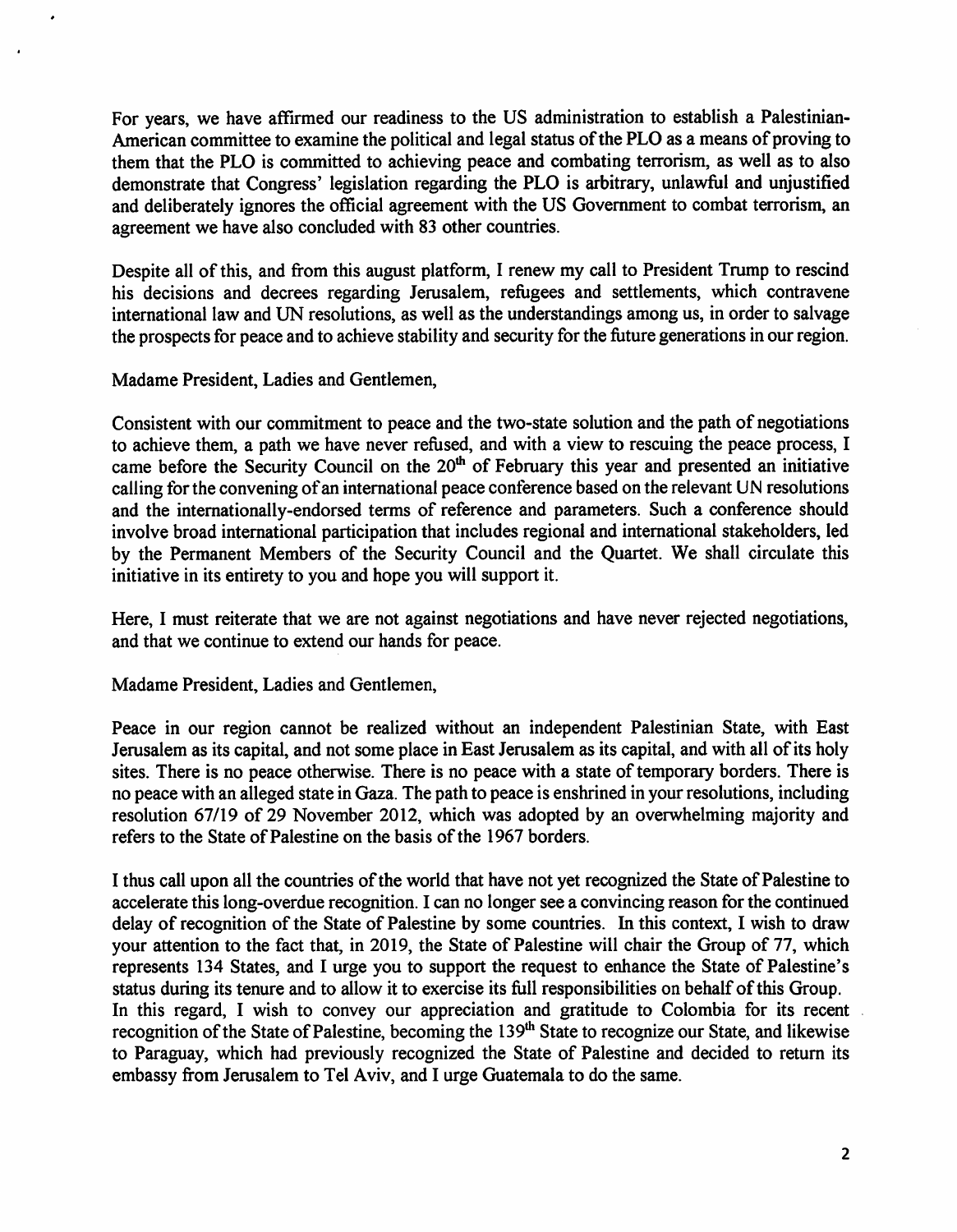Here, I must once again call upon the British Government – which bears a historical, political, legal and moral responsibility with regard to the suffering and displacement of the Palestinian people as a consequence of the Balfour Declaration of  $1917 -$  to rectify this historic mistake by recognizing the State of Palestine and compensating the Palestinian people for their pain and suffering. I also call upon the United States of America, which strongly supported the Balfour Declaration and cooperated with Great Britain to implement it, to do the same.

Madame President, Ladies and Gentlemen,

I must remind you once again that Israel, the occupying Power, has not implemented any single resolution of the hundreds of resolutions adopted by the Security Council, most recent of which was resolution 2334 (2016), and by the General Assembly regarding the question of Palestine. Is it acceptable that Israel remains without accountability or consequence? Is it acceptable that Israel remains a state above the law? Why does the Security Council not uphold its duties to compel Israel to abide by international law and to bring an end to its occupation of the State of Palestine?

Madame President, Distinguished Representatives gathered here in this General Assembly,

We resist this colonial, settler Israeli occupation through the legitimate means created by this international organization. Foremost among these is peaceful, popular resistance as we witness today in the Great March of Return in Gaza. We also see it in other areas of our occupied territory, such as in Khan al-Ahmar, which the Israeli Government has decided to forcibly uproot and displace its Palestinian inhabitants, who have lived there for more than 50 years, in order to illegally impose settlement activities in that area and to sever the contiguity of the Palestinian State.

Our Palestinian people and the territory of the State of Palestine are in more urgent need of international protection than at anytime before. Here, allow me to express our deep appreciation and respect to the States that supported the resolution on protection for the Palestinian civilian population, which was adopted on 13 June 2018, and to urge you to find the mechanisms necessary to provide protection as soon as possible. We also express our thanks to the Secretary-General for his report in this regard.

Madame President, Ladies and Gentlemen,

While we welcome all the economic and humanitarian support to our people in the West Bank and the Gaza Strip through the legitimate Palestinian institutions, we refuse that this support be considered a substitute to a political solution that would bring an end to the Israeli occupation and achieve the independence of the State of Palestine on the ground. This support also cannot be considered an alternative to lifting the Israeli blockade and ending the division between Gaza and the West Bank, and we will firmly stand against any attempts, under any pretext, to separate our beloved Gaza from our State.

We continue to exert genuine, serious efforts to end the division and to achieve reconciliation. Despite the many obstacles to achieving these aims, we continue to uphold our responsibilities towards our people.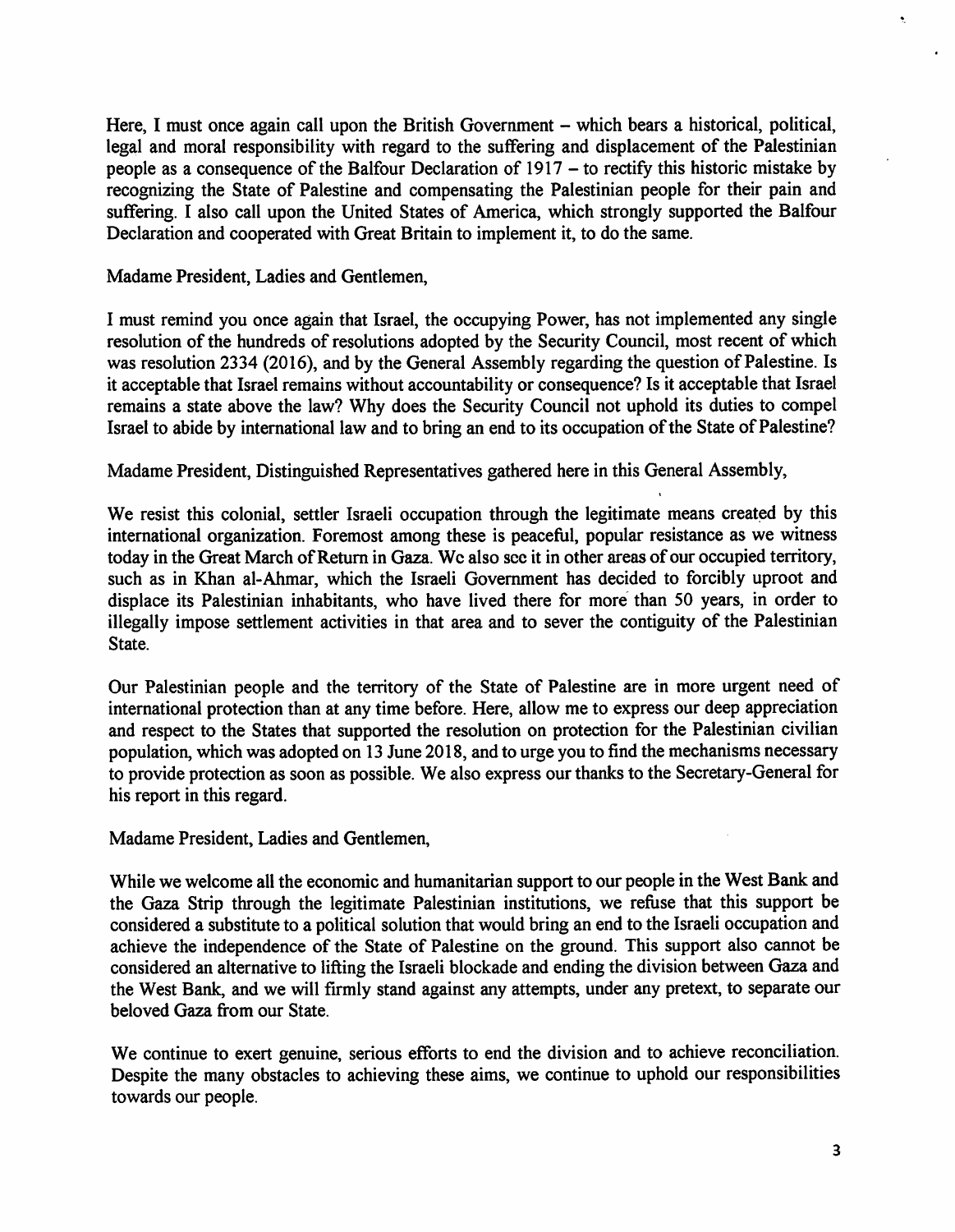We express our appreciation to our Arab brethren, in particular the fraternal Arab Republic of Egypt, for the efforts being undertaken to end this division, hoping that they will be successful.

My Government  $-$  the National Consensus Government  $-$  affirms its readiness to uphold its full responsibilities in the Gaza Strip once it is allowed to exercise its full authority and in the framework of one Palestinian political system, one sole legitimate authority, one law and one legitimate weapon.

Madame President, Ladies and Gentlemen,

After all that I have said in my statements before this distinguished General Assembly, let me sum up:

- We are not a people that can be excluded on this earth; we are an indigenous people and our roots are deep across five thousand years. We insist on fairness towards us and the implementation of your resolutions.
- We have concluded agreements with Israel and they have abrogated all of them. Either Israel abides by these agreements, or else we will renege on them. Israel will bear the responsibility and consequences of this.
- There are also agreements with the US administration, but why have they reneged on all of them, and how should we address this? Please answer me. Either it respects its commitments, or we are not going to comply with any of these agreements. We will also not accept sole American mediation in the peace process because the US administration has lost its eligibility due to its recent decisions.
- We have also concluded agreements with Hamas. Either they implement them fully, or we will distance ourselves from any agreements or measures that are concluded without our approval and will not bear any responsibility.
- Lastly, allow me to reaffirm to you that we will not revert to violence and terror, no matter what the situation or conditions are.

Madame President, Ladies and Gentlemen,

I pay tribute to all freedom-loving countries and peoples that continue to extend political, financial and humanitarian assistance to our people in their struggle to bring an end to the occupation, to strengthen our institutions in preparation for full independence, and in support of UNRWA.

I urge the General Assembly to ensure support to this Agency as a matter of international responsibility. UNRWA was established by a General Assembly resolution [302(IV)] in 1949 and was mandated to provide assistance to the Palestine refugees until the achievement of a just and permanent solution for their plight.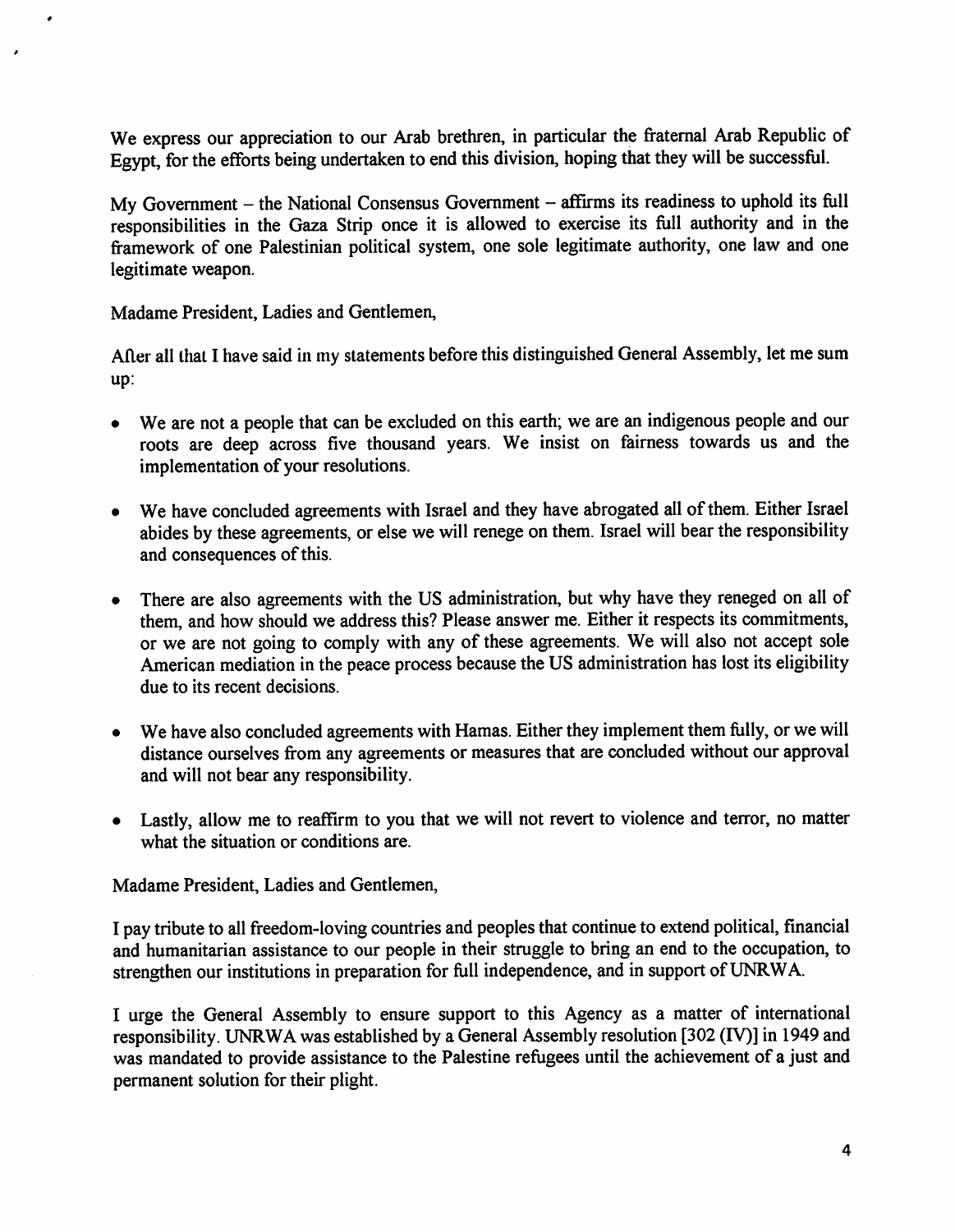In conclusion, I salute our resilient and brave people in Palestine, in the refugee camps and in the diaspora with deepest respect and admiration for their heroic stances and their great sacrifices in defense of our people's inalienable rights in their homeland and their rights to self-determination and an independent State, with East Jerusalem as its eternal capital. It is inevitable that we will achieve our freedom and independence and that we will celebrate the independence of our democratic State despite the occupation's illusions.

I pay tribute to our honorable martyrs and courageous prisoners and say to all Palestinians that we are soon approaching our day of freedom and independence and that the darkness of occupation will soon vanish.

Peace and God's mercy be upon you.

Ł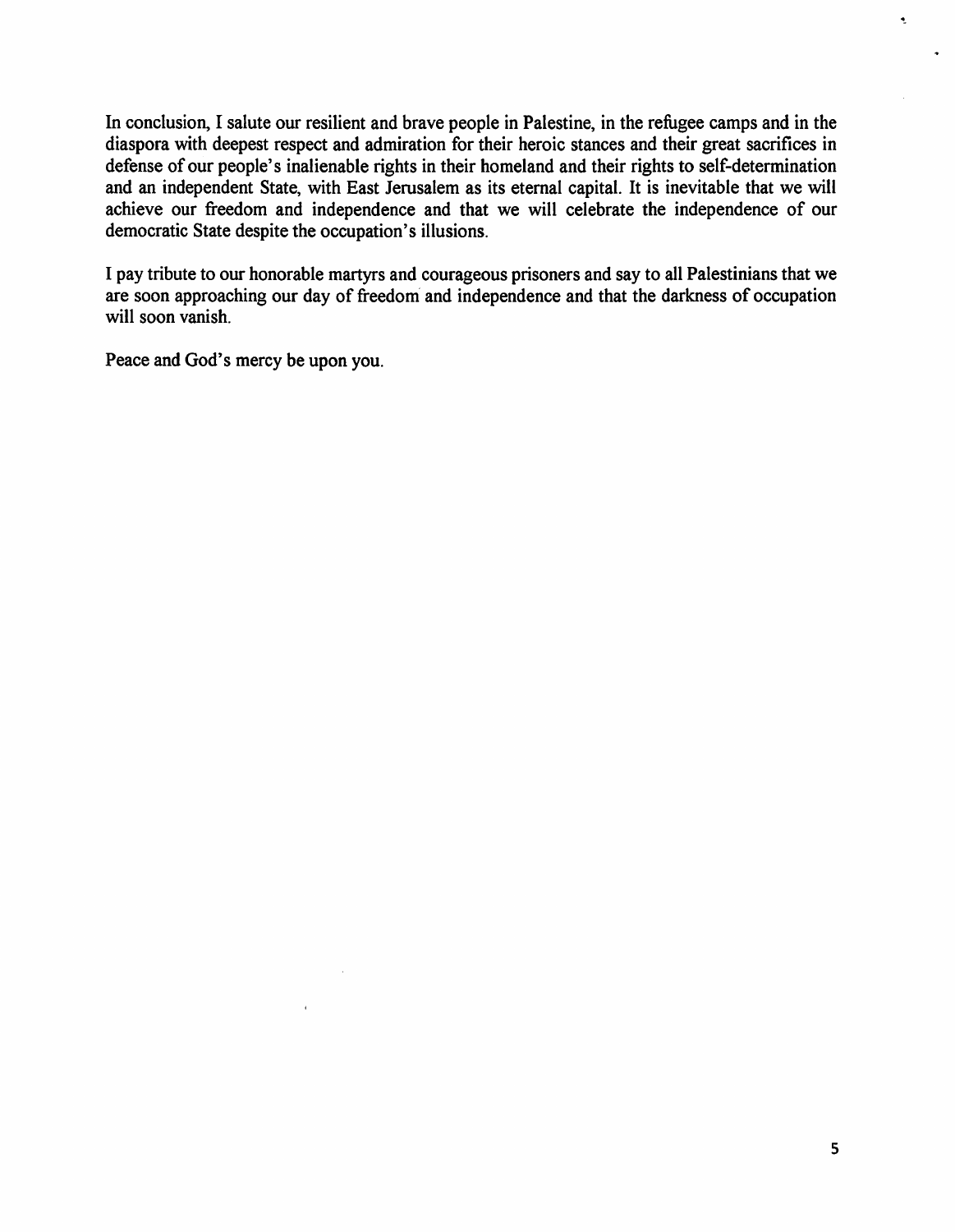### Palestinian Political Initiative

First: We call for the convening of an international peace conference by mid-2018, based on international law and the relevant UN resolutions, with broad international participation and including the two concerned parties and the regional and international stakeholders, foremost among them the Permanent Members of the Security Council and the international Quartet, as was the framework for the Paris Peace Conference and as envisaged for the conference to be convened in Moscow as per resolution 1850 (2008). The outcomes of this conference should be as follows:

A. Acceptance of the State of Palestine as a full member of the United Nations and a call on the Security Council to achieve that, taking into account General Assembly resolution 67/19 of 29 November 2012, and guaranteeing international protection for our people.

B. Mutual recognition between the State of Palestine and the State of Israel on the basis of the 1967 borders.

C. Formation of an international multilateral mechanism that will assist the two parties in the negotiations to resolve the permanent status issues defined in the Oslo Accords (Jerusalem, borders, security, settlements, refugees, water and prisoners), conduct those negotiations on the basis of international law and the relevant UN resolutions, and implement what is to be agreed upon within a set timeframe and with guarantees for this implementation.

Second: During the period of negotiations, all parties must refrain from unilateral actions, particularly those that would prejudge the outcome of a final solution, as set forth in Article 31 of the Oslo Accords of 1993. Foremost must be the cessation of settlement activities in the territory occupied since 1967, including East Jerusalem, and suspension of the decision regarding Jerusalem and halting transfer of the US embassy to Jerusalem, in compliancewith the relevant SecurityCouncil resolutions, including in particular resolutions  $476$  (1980),  $478$  (1980),  $2334$  (2016), and General Assembly resolution ES-10/19. At the same time, the State of Palestine would refrain from further joining organizations, as we have previously committed ourselves to. (Namely 22 international organizations out of 500 organizations and treaties.)

Third: Implementation of the Arab Peace Initiative, as adopted and endorsed, and the conclusion of a regional agreement upon achievement of a peace agreement between the Palestinians and Israelis.

In this regard, we must reaffirm the terms of reference for any upcoming negotiations and they are as follows: